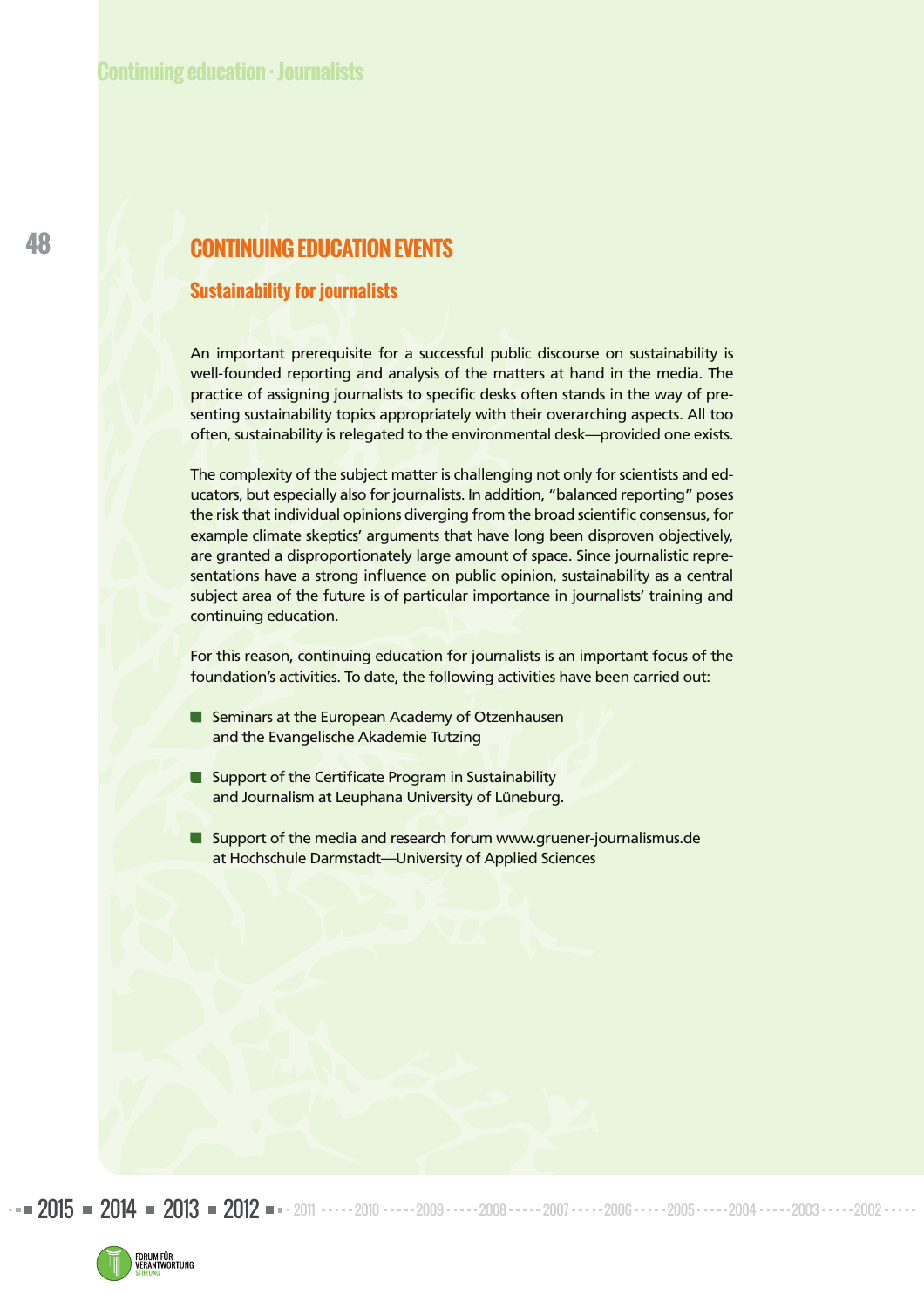Nachhaltigkeit und Journalismus

Berufsbegleitendes Zertifikatsstudium

*Source: Leuphana University of Lüneburg*

# **Certificate Program in Sustainability and Journalism and the conduction of the conduction of the conduction of the conduction of the conduction of the conduction of the conduction of the conduction of the conduction of th Leuphana University of Lüneburg**

The Professional School at Leuphana University of Lüneburg has been offering a Certificate Program in Sustainability and Journalism since October, 2012. It enables media professionals to deepen their knowledge of the various subject areas relating to sustainability at the master's level. The one-year part-time program covers all aspects of presenting green topics in the media.

The foundation Forum für Verantwortung supports the certificate program, for example, by granting scholarships to students in the academic years 2012/13

and 2013/14. The foundation's goal is to support the

presentation of research findings on current and future problems of our society in a generally comprehensible fashion and to encourage a responsible public debate with the scientific community. The certificate program is headed by Prof. Gerd Michelsen, UNESCO Chair in Higher Education for Sustainable Development, and supported by Leuphana University staff members Dr. Daniel Fischer (through 2013) and Robin Marwege.

### **Green portal for journalists—www.gruener-journalismus.de The first web portal for environment, sustainability, and journalism**

Within the framework of a not-for-profit educational project, the Hochschule Darmstadt—University of Applied Sciences developed a web portal for journalists to support their work on sustainability topics. Conceptualized by journalists for journalists, it is tailored to the demands of their daily work. The portal went live in January, 2014—developed and implemented by professors Peter Seeger and Torsten Schäfer.

*Prof. Torsten Schäfer*

The foundation Forum für Verantwortung provided the funding to develop and implement the portal.



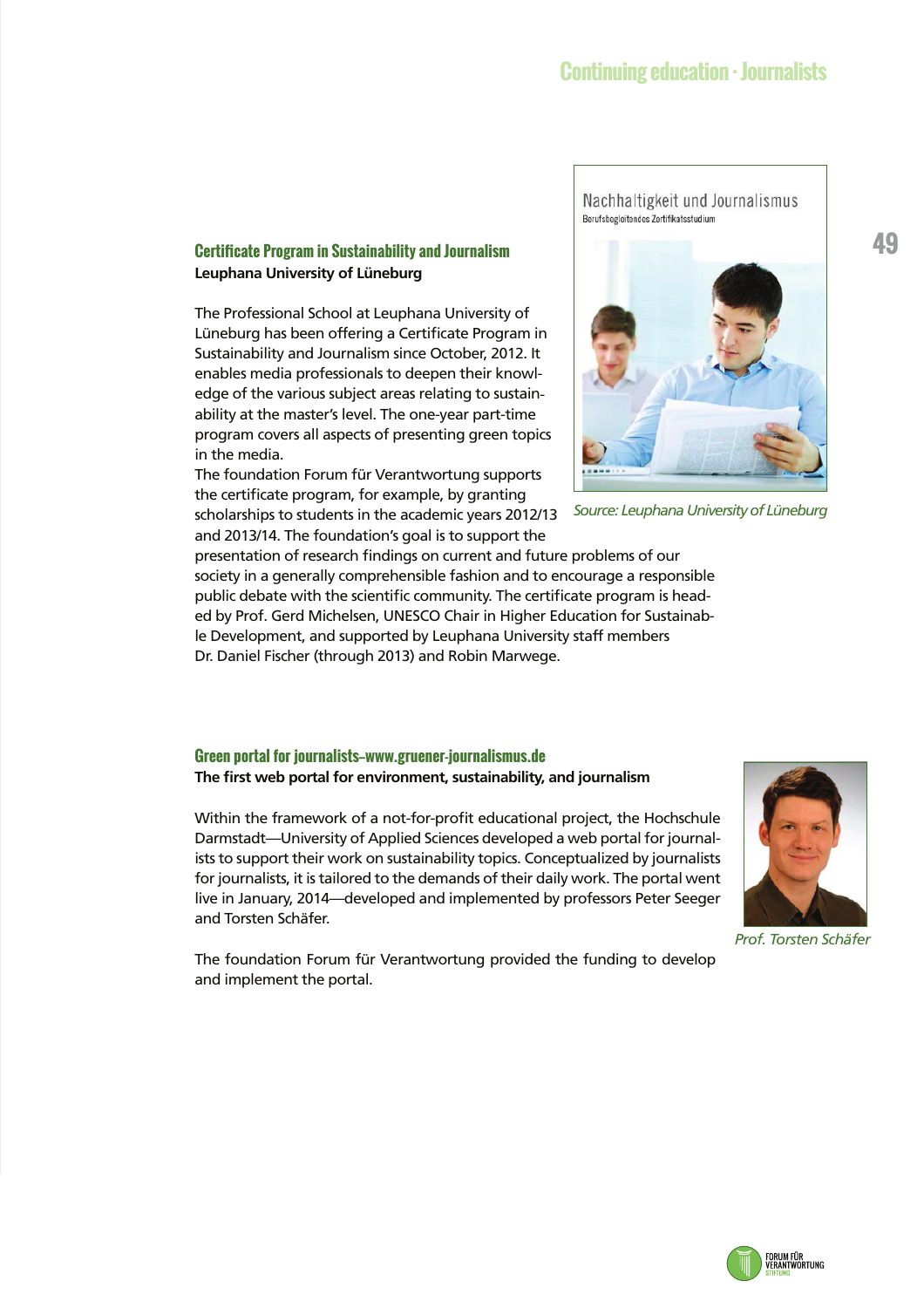# **Continuing education · Teachers and schools**

## **Continuing education for teachers**

Even though sustainable development has long been considered a central challenge of our century, it is not firmly established within our educational system. As



early as 1992, the guiding principle of sustainable development was laid down at the groundbreaking UN conference in Rio de Janeiro, and education was mentioned as the most important instrument. If education for sustainable development had been incorporated systematically and as an obligatory cross-cutting topic in kindergartens, schools, and universities at the time, the preconditions for the necessary societal transformation would be far better today. That is why continuing education for teachers is one of the most important elements of the educational initiative Encouraging Sustainability.

POLIS<sub>51</sub>

Nachhaltigkeit: Ein Thema für Schule<br>und Untersist Schule und Unterricht

<sup>rer,</sup> Hannes Petrischak<br><sup>z,</sup> Eva Wessela (Hrsg.)

*At the seminar*

**Polis 51 – Nachhaltigkeit: Ein Thema für Schule und Unterricht (Polis 51—Sustainability: A topic for schools and teaching, 2009)**

Jürgen Kerwer, Hannes Petrischak, Lothar Scholz, Eva Wessela (eds.)

The projects for schools in general and for teaching that were developed by participants and resulted from the continuing education series or encouraged and intensified by it are of particular importance in practice. In this way, the continuing education events have succeeded in providing impulses and insights with direct effects on teaching in the classroom.



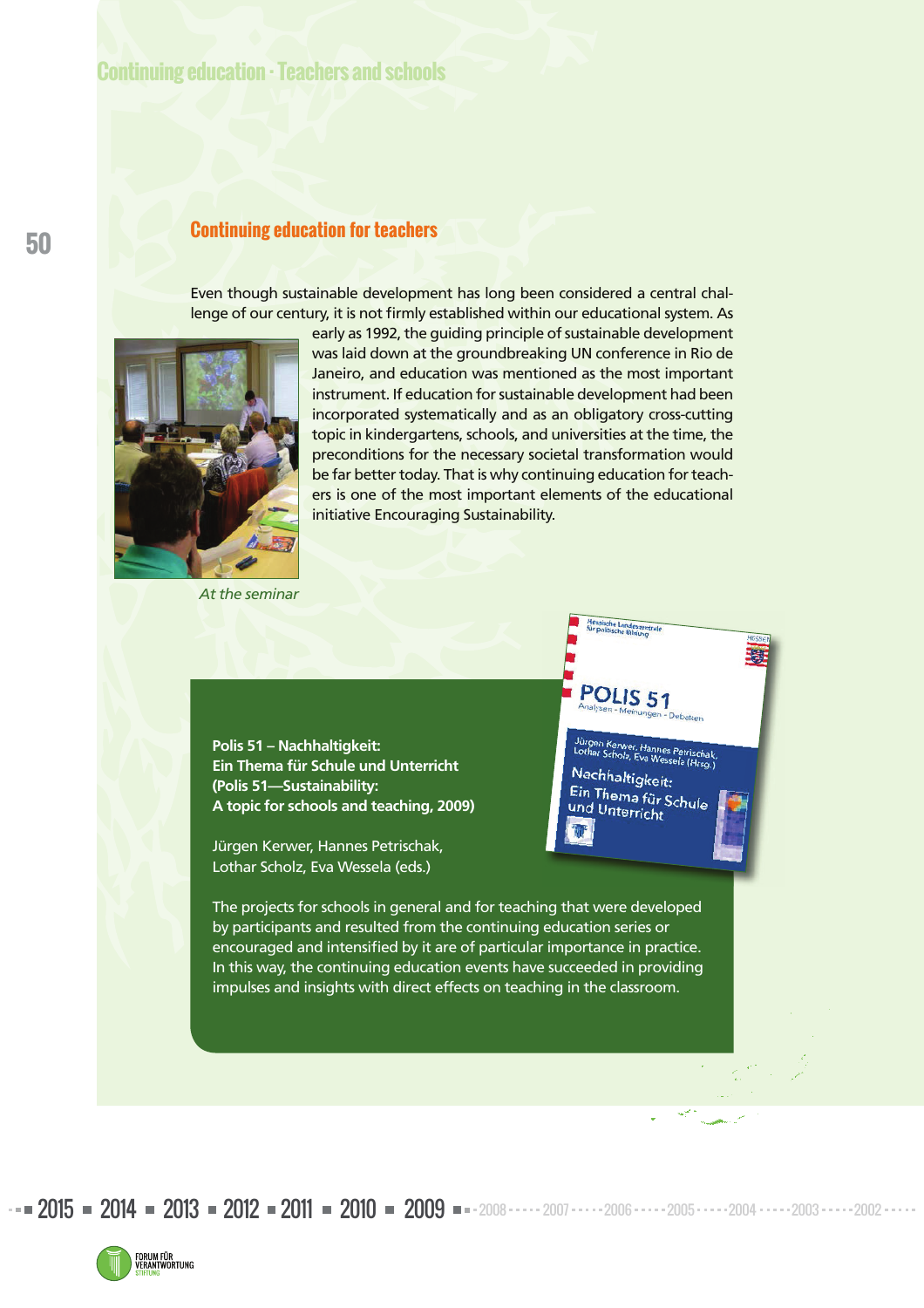#### **Continuing education series for teachers with cooperation partners from Hesse and Saarland**

Against this background, the sponsors of the educational initiative Encouraging Sustainability, in cooperation with the Hessian State Centre for Civic Education and the Education Authority Darmstadt-Dieburg, implemented a series of



*Petra Lauermann*

continuing education events for teachers in which the participants were mentored for a year. The saarländische Landesinstitut für Pädagogik und Medien (Saarland Institute for Education and Media, LPM) has been involved since 2009 as well, so from then on, teachers from Hesse and Saarland alike have been able to participate. The same year, Petra Lauermann took over this responsibility at Forum für Verantwortung (after Dr. Hannes Petrischak had mentored the first class), and she has worked closely with Eva Wessela (EAO), Jürgen Kerwer and Daniel Baumgärtner (HLZ), Dr. Lothar Scholz (Education Authority), Christiane Bull (Education Authority/ HLZ), and Catherine Haab/Mentz (LPM).

The continuing education events for teachers have been conceptualized to be in accordance with the concept of "Gestaltungskompetenz" (a comprehensive concept for education for sustainable development), but they also impart factual knowledge about sustainable development, i.e., about global challenges (the Earth system, overexploitation of resources, excessive stress on ecosystems), their causes, the current state of research, and options for action at school and in society in general.

In this way, sustainability is supposed to become a part of the school development process itself in order to transcend the level of projects carried out only for a limited period of time. The teachers are also supposed to develop concrete projects for their own schools. If possible, at least two teachers from each participating school are to be involved in order to be able to overcome hurdles and challenges when implementing the ideas developed as a team. The initial and final seminars took place at the European Academy of Otzenhausen; the seminars in between at the participating schools in Hesse and later also in Saarland. The book series on the future of the Earth (p. 69) and the educational modules (p. 78) form the basis of the continuing education series in terms of content and methods. In addition, numerous book series authors have been invited to speak at the seminars to give the teachers the opportunity to discuss questions intensively with Prof. Hermann-Josef Wagner, Prof. Bernd Meyer, Prof. Klaus Hahlbrock, or Priv.-Doz. Dr. Dirk Solte, among others.

#### **Outcomes**

From the beginning, the interdisciplinary, activating approach spanning schools showed surprisingly clearly that each and every subject taught at school can make a contribution to sustainable development.

Many participants explicitly emphasized that learning about sustainable development and the discourse with renowned scientists were of outstanding value to them.

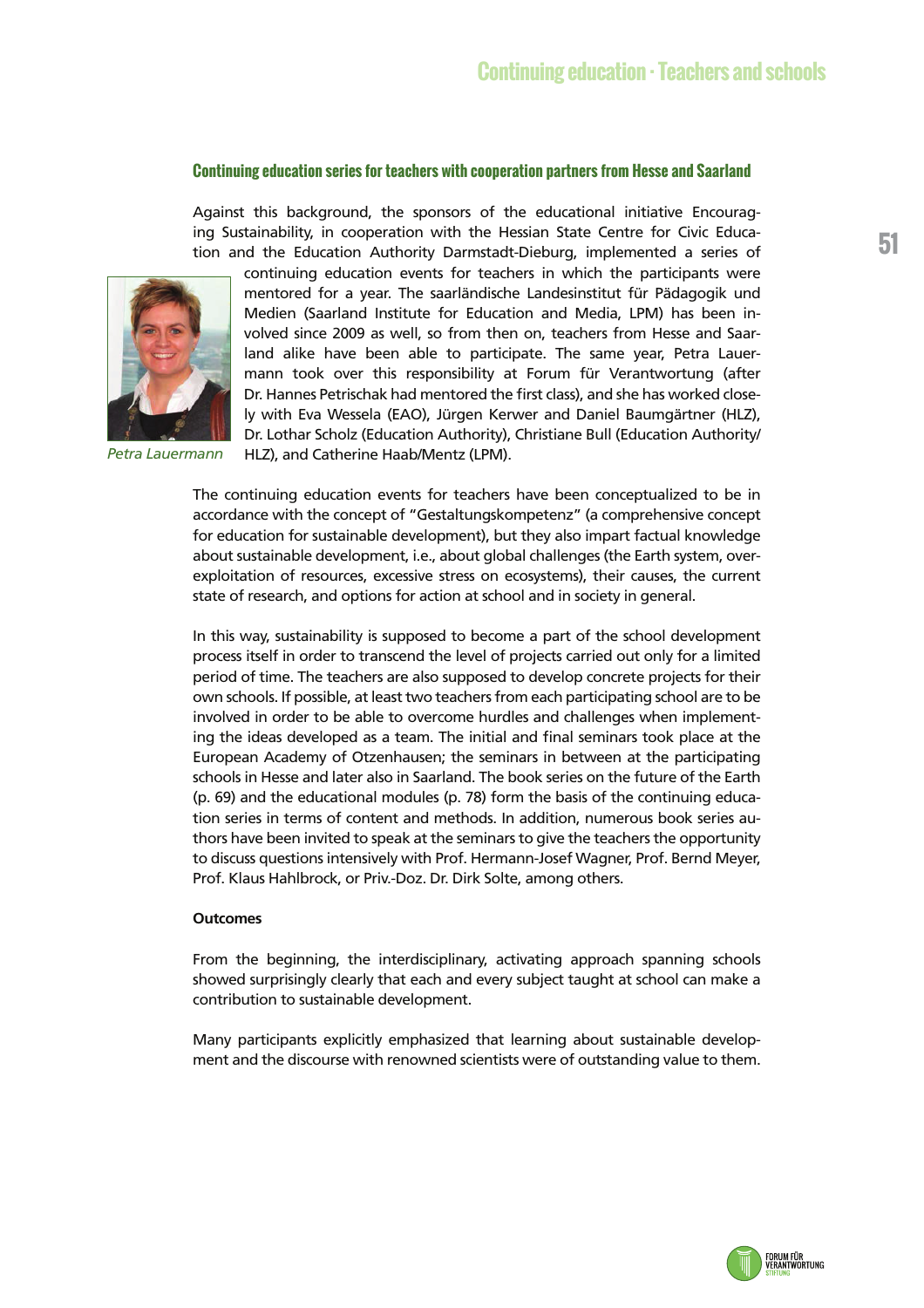At first, one obstacle to recruiting participants was the perception of numerous teachers that they would have to grapple with sustainability on top of all their other responsibilities (and in part without the support from their principals). Yet in the course of the continuing education events, this was often transformed into the realization that the cross-cutting subject of sustainability could make their teaching more interesting.

Other teachers had already been intensively dedicated to sustainability and could network with others during the continuing education events. During these events, and because of them, some schools successfully enshrined sustainability in their school profiles. The German UNESCO Commission distinguished some of the projects as official projects of the Decade of Education for Sustainable Development, among them Louise-Schröder-Schule in Wiesbaden with its virtual learning company "Parkhotel Wiesbaden KG," a curriculum for apprentices in the hospitality industry, and the public lecture series at the International Forum of the Bergdorf Community School in Seeheim-Jugenheim (with numerous authors of the book series).

#### **In preparation: Pilot project on teacher training**

Following the successful series of continuing education events for teachers, the goal is to have sustainability become a cross-cutting topic of school curricula and to incorporate it firmly in teacher training. For this reason, Forum für Verantwortung, the European Academy of Otzenhausen, and the Hessian State Centre for Civic Education are collaborating with the Studienseminar für Gymnasien (training institution for teachers at academic-track high schools) in Wiesbaden on a multi-year pilot project beginning in 2015 to incorporate the topics from Encouraging Sustainability into teacher training. The process will be accompanied and evaluated by Dr. Daniel Fischer (Leuphana University of Lüneburg.).

Some teachers initiated Educational Sustainability Days at their schools in Hesse and Saarland (some as a result of their continuing education), which they held ei-

ther at the European Academy of Otzenhausen or at their schools, with the support and participation of the educational initiative Encouraging Sustainability. Usually, an introductory lecture on the Earth system was followed by interdisciplinary workshops on sustainability topics.

*This associative image (drawn by Dr. Lothar Scholz) was part of the evaluation of the first continuing education series for teachers ending in February, 2009. Participants were to localize themselves in the landscape—for example on a boat, departing for new shores, or approaching the peak of a mountain.*



 $2015$  = 2014 = 2013 = 2012 = 2011 = 2010 = 2009 = 2008 = 2007  $\cdots$  2006  $\cdots$  2005 $\cdots$  2004  $\cdots$  2003  $\cdots$  2002

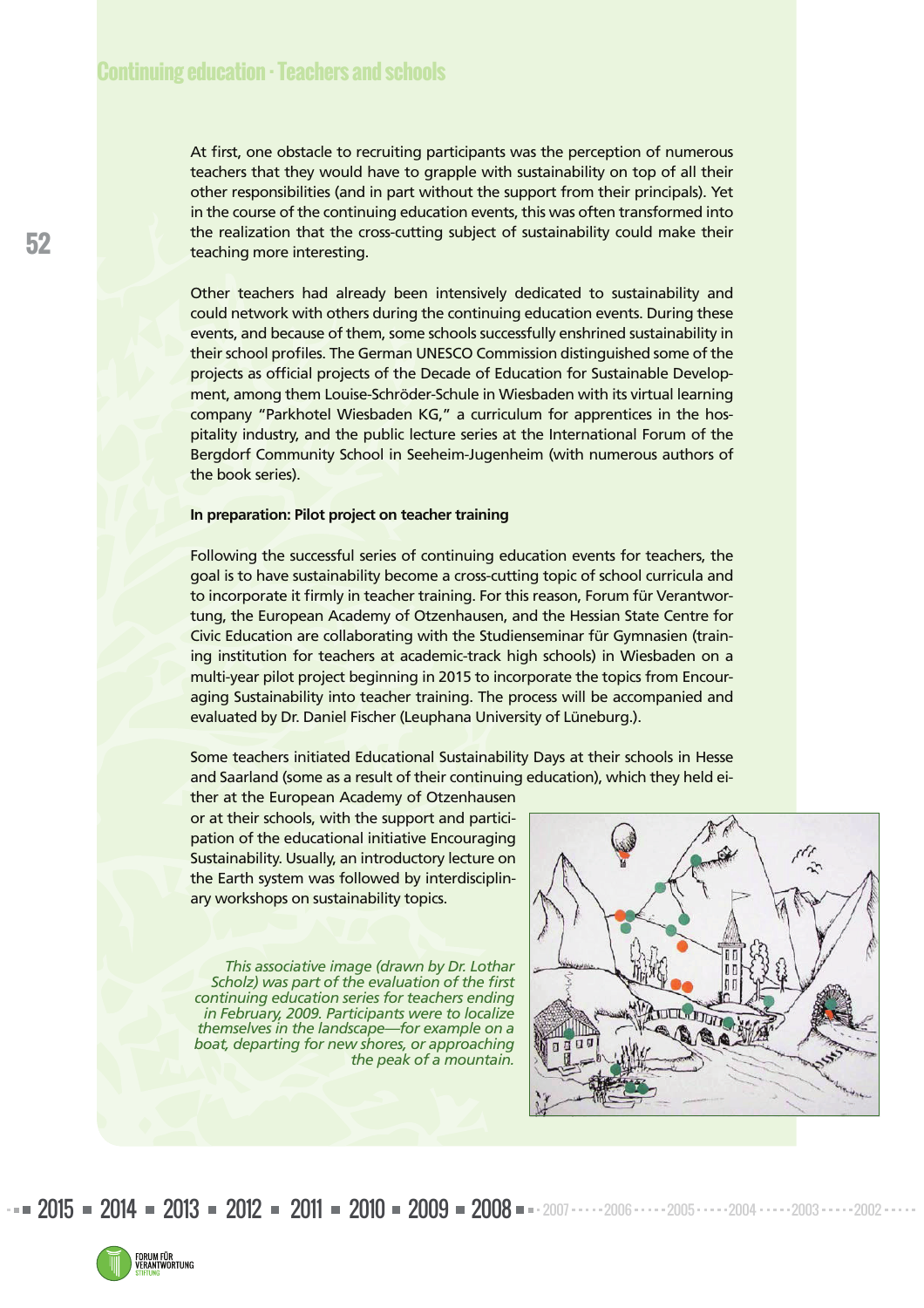# **Monash University Simple Climate Model (MUSCM) 1989 • 1999 • 1999 • 1999 • 1999 • 1999 • 1999 • 1999 • 1999 • 1999 • 1999 • 1999 • 1999 • 1999 • 1999 • 1999 • 1999 • 1999 • 1999 • 1999 • 1999 • 1999 • 1999 • 1999 • 1999**



The German Climate Computing Centre (DKRZ) is working on adapting the Monash Simple Climate

Model for use at German schools and by the German-speaking public. The model, a test version of which is currently running at Monash University (Melbourne, Australia), simulates the most important physical climate processes and is also applied to scenarios of the future development of the climate. Even though it is highly simplified, the results are comparable to those of professional climate models.

In the summer of 2014, the MUSCM was transferred from the server at Monash University in Melbourne to a server at the DKRZ, and it is visible on the Internet. It will be pared down, and its navigation will be reworked and simplified again for use at schools. Its German translation will also be implemented gradually. A number of schools in Hamburg and Schleswig-Holstein are already using the model in the School Project on Climate Change.

The foundation Forum für Verantwortung supported the German-language implementation of the project.



*Source: http://maths-simpleclimatemodel-dev.maths.monash.edu/overview.html April 6, 2015* 

**MORE INFORMATION: HTTP:// MSCM.DKRZ.DE**